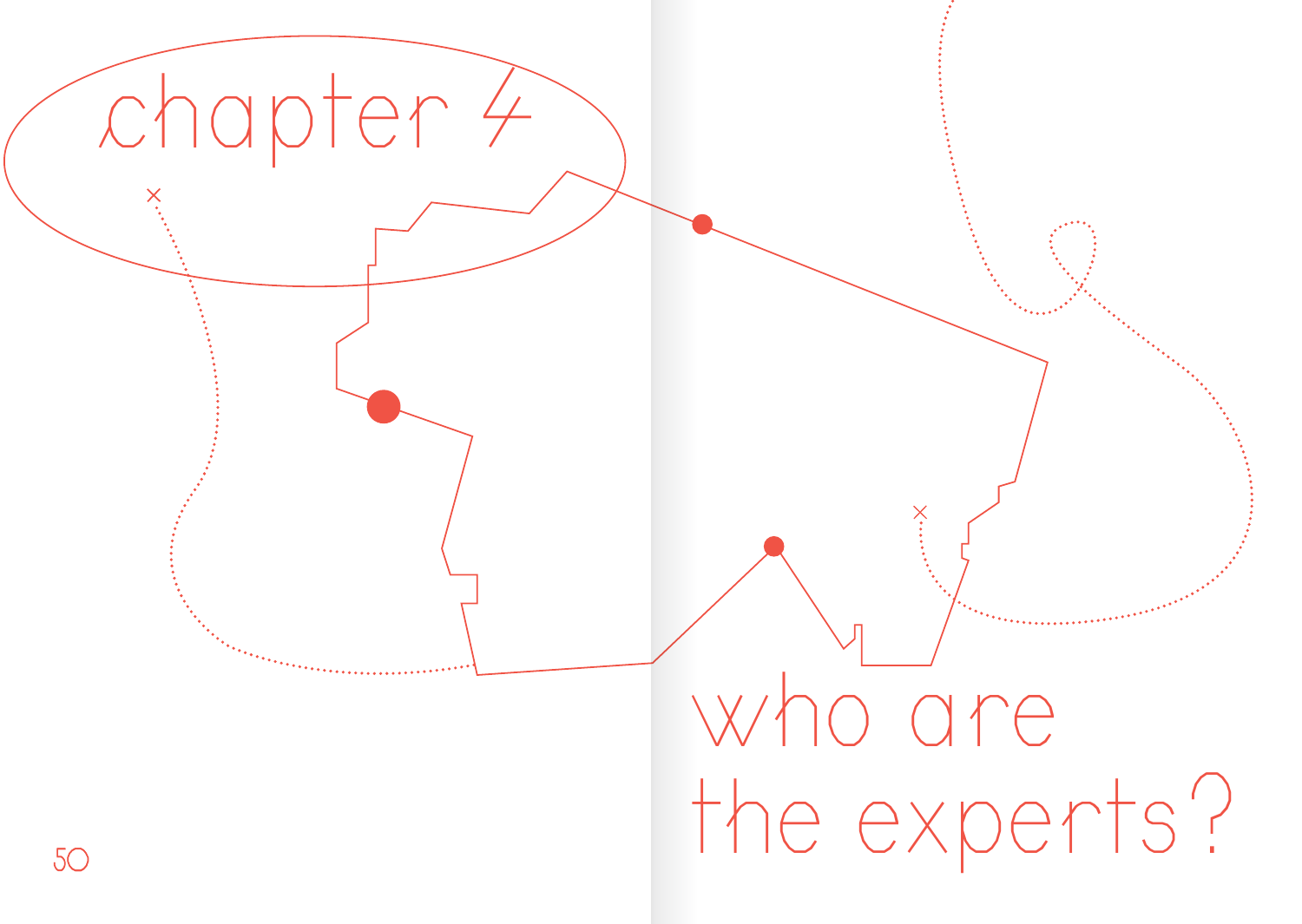## who are the experts?

The first chapter asked us to identify the storyteller in order to understand why migration is covered in certain ways. This chapter invites us to ask similar questions about the authorities and experts featured in articles and publications. Who are the people who get to share their knowledge and opinions? How do journalists find them and introduce them in their stories? Who are presented as experts and who are what journalists and editors call 'cases,' individuals asked to share things from their own lived experiences? And, consequently, what knowledge is presented as either valid and significant or subjective and unimportant?

In both academia and the media, experts are often male, White and from the West. Women figure significantly less as authorities, as do people who are Black and from other ethnicities. The more we get accustomed to this, the more we are convinced – often unconsciously – that White, Western and male expertise is more reliable and valuable. Indeed, the occurrence of all-male panels is so common that a word was coined to describe the phenomena: 'manels.' It is also common3 that women get assigned the role of moderators rather than panellists, which lets them elevate other voices, but not establish themselves as authorities in the field. Similarly, the absence of experts from diverse backgrounds gives the idea that Western voices have more authority than others. Colombian science journalist Ángela Posada Swafford said<sup>4</sup> in a discussion about Latin American expertise in science reporting that researchers outside the West "are not cited enough" which is "like a catch-22:" since their expertise is seen as less important, they appear less frequently than

 $52$  searchers but also for us in general, readers, viewers and lis-<br> $53$ All of this is damaging not only for experts and re-

teners. We get deprived of a multitude of perspectives and opinions, and consequently get fewer chances to build diverse and more accurate understandings of the world.

 $\times$ 

Many conversations during our workshops revolved around the issue of who is considered an expert or authority. Laure Makarem from ARM in Beirut said that journalists often come to them with set ideas of who is an 'expert' and who is not: "It is sometimes very explicit. First they want to speak to someone from the organisation and then take a testimony from one of the members," Makarem said, referring to members of ARM's migrant community centers. "You see the difference at conferences where all experts are White or Lebanese, and migrant workers are just there to share their stories – even though the migrant worker can speak so much more in depth about the kafala system [the legal structure regulating migrant work in Lebanon] than any of us." Makarem said that many journalists don't see migrants as the source of knowledge: "They don't involve them in the process of producing knowledge. And they speak to us differently. As a staff member, I get questions that are more analytical or require more critical thinking."

Doha Adi from Sawa for Development and Aid said that it is important to see people's migration experience as expertise: "Ask migrants to guide you and help you with your research. You are not the expert on what the community is facing, they are." In reality though, this is not how journalism often works. While people who are refugees or migrants do get to share their personal experiences, they are rarely asked about larger political and systemic issues, like analysing the causes behind the conflicts that led them to migrate or escape.

Rifaie Tammas, a Syrian researcher and activist, wrote an article<sup>5</sup> about when he was invited to discuss airstrikes on Syria on Australian TV. But instead of commenting he found himself featured for only a few seconds, "half in tears and conspicuously traumatised while mentioning the loss of my brother and father." Meanwhile, "the clip continued with a white Australian observer who gave his 'objective' and scholarly analysis of the situation." Sometimes, people who

"You are not the expert on what the community is facing, they are.

> 5 | www.opendemocracy.net/en/refugeestories-could-do-moreharm-good/

pdf

3 | www.opensocietyfoundations.org/uploads/ c3f34e39-bcc2-43bc-9cca-cab57e445869/anend-to-manels-20180308.

4 | www.theopennotebook. com/2019/09/24/invisible-science-why-are-latin-american-science-stories-absent-in-european-and-u-s-media-outlets

colleagues from the West.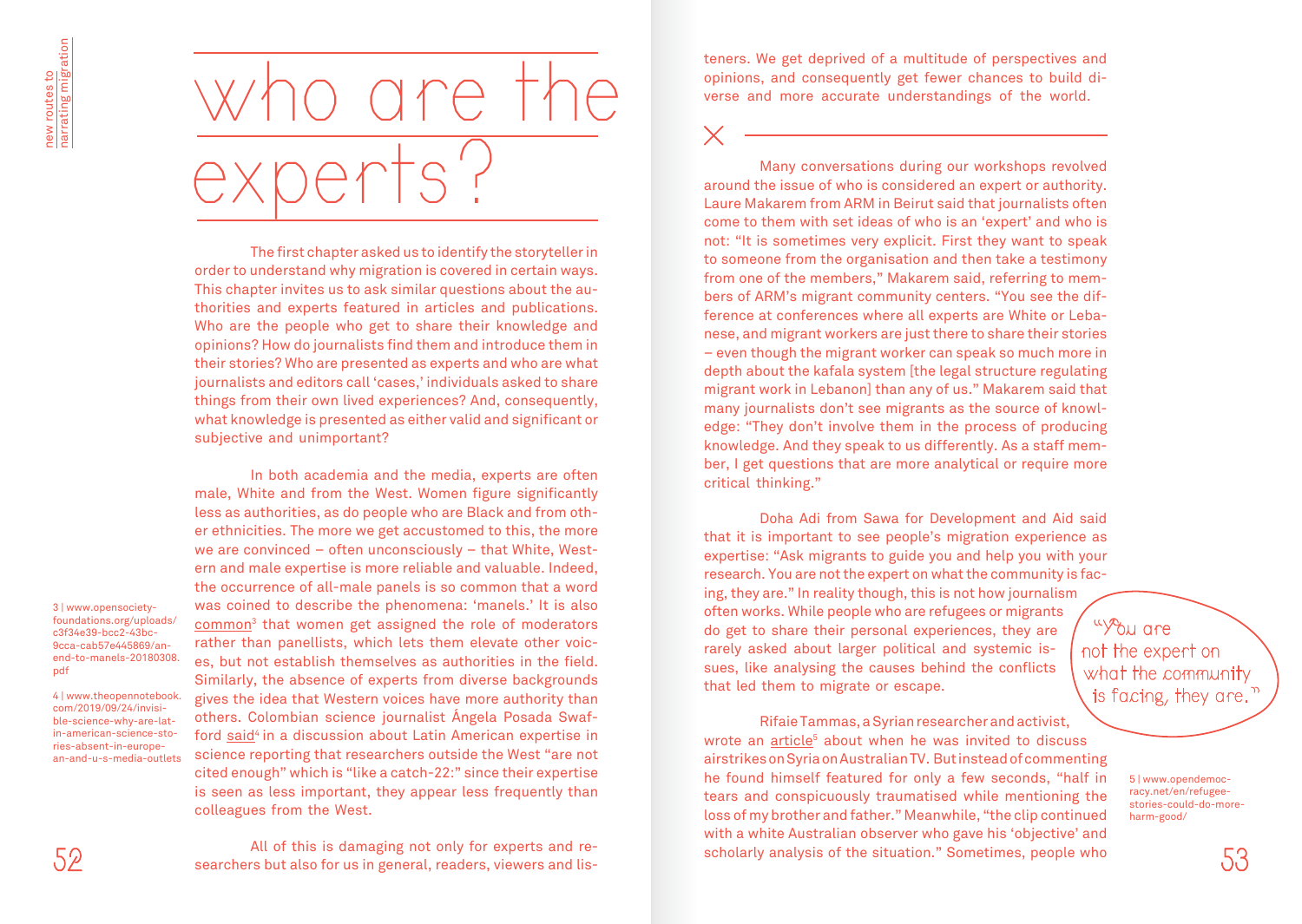6 | www.twitter.com/ WIIS\_Global/status/ 1295762953053114376/ photo/1

7 | www.undark. org/2016/07/25/ ferocious-dinosaur-invisible-scientists-argentina/

are migrants and refugees are not included in the process at all. In August 2020, the organisation Women in International Security hosted a <u>discussion</u><sup>6</sup> on the impact of the Syrian crisis on women – without including a single Syrian woman on the panel. Similarly, in February 2021, a panel on the Biden administration's policies on Syria at first did not include a single Syrian. Only later on, one Syrian-American was added to the five-person panel. Another example is the 2016\_<u>discovery</u><sup>7</sup> of a gigantic dinosaur fossil by a team of archaeologists in Argentina. Several news outlets, including The New York Times, The Guardian, BBC and Science Daily, only cited American scientists from the team, not a single Argentinian archaeologist.

This under-representation of non-Western expertise in the media and elsewhere not only contributes to obscuring entire groups of people in international affairs, it also limits our understanding of the world, since it presents fewer worldviews. In fact, the entire dichotomy between the expert and the so-called 'case' – where experts analyse and voice opinions while so-called 'cases' share personal experiences – leads to a narrow understanding of knowledge itself. It suggests that only scientific research constitutes knowledge, whereas experiential knowledge does not.

"The main thing you have to acknowledge is that people have knowledge.»

Inga Hajdarowicz, the PhD student from Poland, said that, "The main thing you have to acknowledge is that people have knowledge. If you don't, the research is absolutely pointless." This kind of knowledge, Hajdarowicz said, has more weight than technical or professional knowledge. Makarem from ARM said that many journalists requesting interviews with migrant workers

don't think like that. "People are multilayered and have their own journeys. I feel that journalists need to value people's experiences and nurture interest in different stories. But they don't see migrants as the source of knowledge on migration."

8 | www.expertfile.com/ expert-sources-survey/

 $54$   $\sim$   $^{-15}$   $^{-15}$   $^{-15}$   $^{-15}$   $^{-15}$   $^{-15}$   $^{-15}$   $^{-15}$   $^{-15}$   $^{-15}$   $^{-15}$   $^{-15}$   $^{-15}$   $^{-15}$   $^{-15}$   $^{-15}$   $^{-15}$   $^{-15}$   $^{-15}$   $^{-15}$   $^{-15}$   $^{-15}$   $^{-15}$   $^{-15}$   $^{-15}$   $^{-15}$   $^{-15}$   $^{-15}$   $^{-15}$   $^{-15}$  Finding diverse voices and expertise may require dedicated work. The 2019 <u>Expert Sources Survey</u><sup>8</sup>, done in

that journalists primarily locate sources in three ways: their own lists of contacts, through google searches and via referrals from colleagues. This brings us back to the enquiry in the first chapter: Who are the storytellers? In general, as humans, when asking for information we have a tendency to prefer people we perceive to be similar to ourselves. Lack of diversity among journalists and storytellers therefore leads to less diversity among our sources as well. It is often said in journalism that, "who you know is what you know." So, in order to expand what we know, we first need to broaden who we know – and who we reach out to for input and expertise.

 $\times$ 

There are several ways for storytellers to consult experts from different backgrounds. The idea to "check your biases" – to see if people you will interview are diverse in terms of gender, identity and background – helps to locate what perspectives are missing. Instead of reaching out to scholars at Western universities, storytellers can contact researchers elsewhere in the world. They can interview experts working locally instead of those giving analysis from afar. Social media is often a good place to find diverse voices (like the Twitter account Cite Black Women).

Apart from this, it is equally important with awareness in the approach – that storytellers recognise privilege, power dynamics and stereotypes when consulting their sources. That they ask so-called 'cases' as well as experts about complicated and analytical matters, and treat all input as valid and important expertise. That they give local knowhow the same weight as information from international institutions. And that they let both men and women, whether experts or so-called 'cases,' speak in equal ways about political and professional matters as well as family-oriented things.

Adi from Sawa for Development and Aid said that her organisation makes sure to work in ways that build on refugee communities' knowledge and expertise: "If people want to build a community centre, for instance, we get the funds and organise the logistics, and we connect them to the builders. But the community decides how to build it and use it. We think of ourselves only as facilitators."